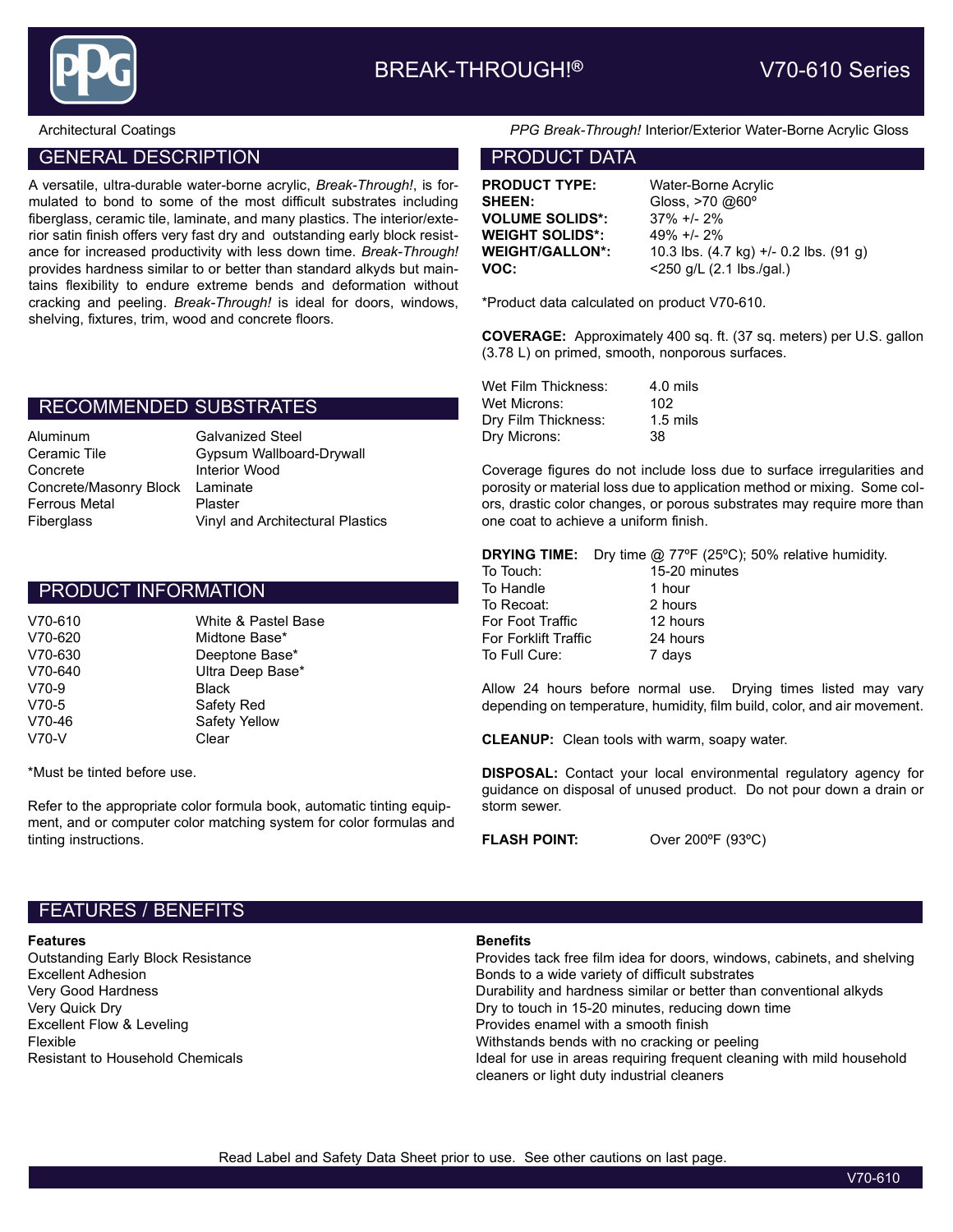## Architectural Coatings **PPG Break-Through! Interior/Exterior Water-Borne Acrylic Gloss**

# GENERAL SURFACE PREPARATION

Surface must be clean and dry. Remove all loose, peeling paint, dirt, mildew, grease, oil, chalk, rust, and any other surface contaminants. Blistering and peeling issues are commonly caused by moisture behind the paint film. Problems leading to excessive moisture in the substrate must be repaired prior to painting. Putty all nail holes and caulk all cracks and open seams. Sand all glossy, rough, and patched surfaces. Plaster, concrete, and masonry surfaces must be completely dry, free of efflorescence, and allowed to cure for 30 days prior to painting. Repaired surfaces or lightly stained areas may require additional coats. Prime all bare wood, drywall, plaster, metal, and porous surfaces with the appropriate primer.

WARNING! If you scrape, sand, or remove old paint, you may release lead dust or fumes. LEAD IS TOXIC. EXPOSURE TO LEAD DUST OR FUMES CAN CAUSE SERIOUS ILLNESS, SUCH AS BRAIN DAMAGE, ESPECIALLY IN CHILDREN. PREGNANT WOMEN SHOULD ALSO AVOID EXPOSURE. Wear a properly fitted NIOSH-approved respirator and prevent skin contact to control lead exposure. Clean up carefully with a HEPA vacuum and a wet mop. Before you start, find out how to protect yourself and your family by contacting the USEPA National Lead Information Hotline at 1‑800‑424‑LEAD or log on to www.epa.gov/lead. Follow these instructions to control exposure to other hazardous substances that may be released during surface preparation.

ALUMINUM: This substrate may present potential adhesion problems. Any coating applied directly to aluminum should be spot applied, allowed to cure overnight, and then evaluated for adhesion. If adhesion is good, the application may proceed.

CERAMIC TILE: No primer needed; sanding or etching with phosphoric acid is necessary. Topcoat should be spot applied as directed, allowed to cure overnight, then evaluated for adhesion. If adhesion is good, the application may proceed.

CONCRETE: New concrete and masonry should cure for at least 30 days and preferably 90 days prior to priming and painting. The pH of the substrate must be less than 10 before priming with an alkali resistant primer. Painting glazed brick is not recommended due to potential adhesion problems.

CONCRETE/MASONRY BLOCK: Mortar should cure for at least 30 days and preferably 90 days prior to painting. Fill block with an appropriate block filler. Surfaces previously coated with water thinned cement-based paint must be prepared with extra care. If the material appears to be adhering tightly, a masonry sealer may be applied to seal the surface. Check adhesion by applying a piece of masking tape. If the sealer peels off and has loose particles, remove all chalking or crumbling material, re-seal and re-check adhesion.

FERROUS METAL: The surface must be cleaned thoroughly to remove any dust, rust, and surface contaminants, and then primed with a metal primer. No primer is required for interior applications.

FIBERGLASS: No primer needed; sanding or scuffing the surface is recommended. Primer and topcoat should be spot applied as directed, allowed to cure overnight, then evaluated for adhesion. If adhesion is good, the application may proceed.

GALVANIZED STEEL: Caution must be used when selecting coatings for use on all galvanized metal surfaces. These substrates may have a factory-applied stabilizer, which is used to prevent white rusting during storage and shipping. Such stabilizers must be removed by either brush blasting, sanding or chemical treatment prior to priming.

GYPSUM WALLBOARD-DRYWALL: Nails or screws should be countersunk, and they along with any indentations should be mudded flush with the surface, sanded smooth and cleaned to remove any dust, prior to priming and painting the substrate.

INTERIOR WOOD: Unpainted wood or wood in poor condition should be sanded smooth and wiped clean. Any knots or resinous areas must be primed before painting. Countersink all nails, putty flush with surface, then prime.

LAMINATE: No primer needed; sanding or scuffing the surface is recommended. Topcoat should be spot applied as directed, allowed to cure overnight, then evaluated for adhesion. If adhesion is good, the application may proceed.

PLASTER: Plaster, hardcoat, skim coat, or other alkaline surfaces should be allowed to cure for at least 30 days prior to priming with an alkali resistant primer.

VINYL AND ARCHITECTURAL PLASTICS: Vinyl and similar architectural plastics may present potential adhesion problems. A primer may be required to promote proper adhesion. Consult the manufacturer's guidelines prior to painting. Primer and Topcoat should be spot applied, allowed to cure overnight, then evaluated for adhesion. If adhesion is good, the application may proceed. Do not paint vinyl or plastic with a color darker than the original to prevent potential warping due to heat absorption.

# RECOMMENDED PRIMERS

Aluminum 4020, 90-712 Ceramic Tile/Fiberglass/Laminate Self-priming Concrete 4-603XI, 17-921XI Concrete/Masonry Block 6-7, 6-15XI Ferrous Metal 4020, 90-712, 90-912 Galvanized Steel 4020, 90-712 Gypsum Wallboard-Drywall 6-2, 6-4, 9-900, 12-900XI Interior Wood 6-2, 9-900, 12-900XI, 17-921XI Plaster 4-603XI, 17-921XI Vinyl and Architectural Plastics Self-priming

# LIMITATIONS OF USE

Apply only when air, surface, and product temperatures are between 50°F (10°C) and 90°F (32°C) and at least 5°F (3°C) above the dew point. It is important to maintain air and surface temperatures for 24 hours after application. Avoid painting in direct sunlight or on hot surfaces. Do not apply late in the day when dew and condensation are likely to form, or if rain is expected within 48 hours. Not recommended for exterior horizontal surfaces unless these surfaces can be protected from dew and rain for 7 days. Wait at least 7 days after painting before cleaning the surface with a non-abrasive, mild cleanser. Not recommended for polypropylene or polyethylene plastics, roofs, garage floors or concrete floors subject to hot tires, continuous water immersion environments, such as bathtubs, sinks, shower basins and pools. Not recommended for very flexible substrates subject to abuse; such as canvas, nylon rope or rubber. Do not use on large wood structures or the bodies of homes. PROTECT FROM FREEZING.

# PACKAGING

1-Gallon (3.78 L)